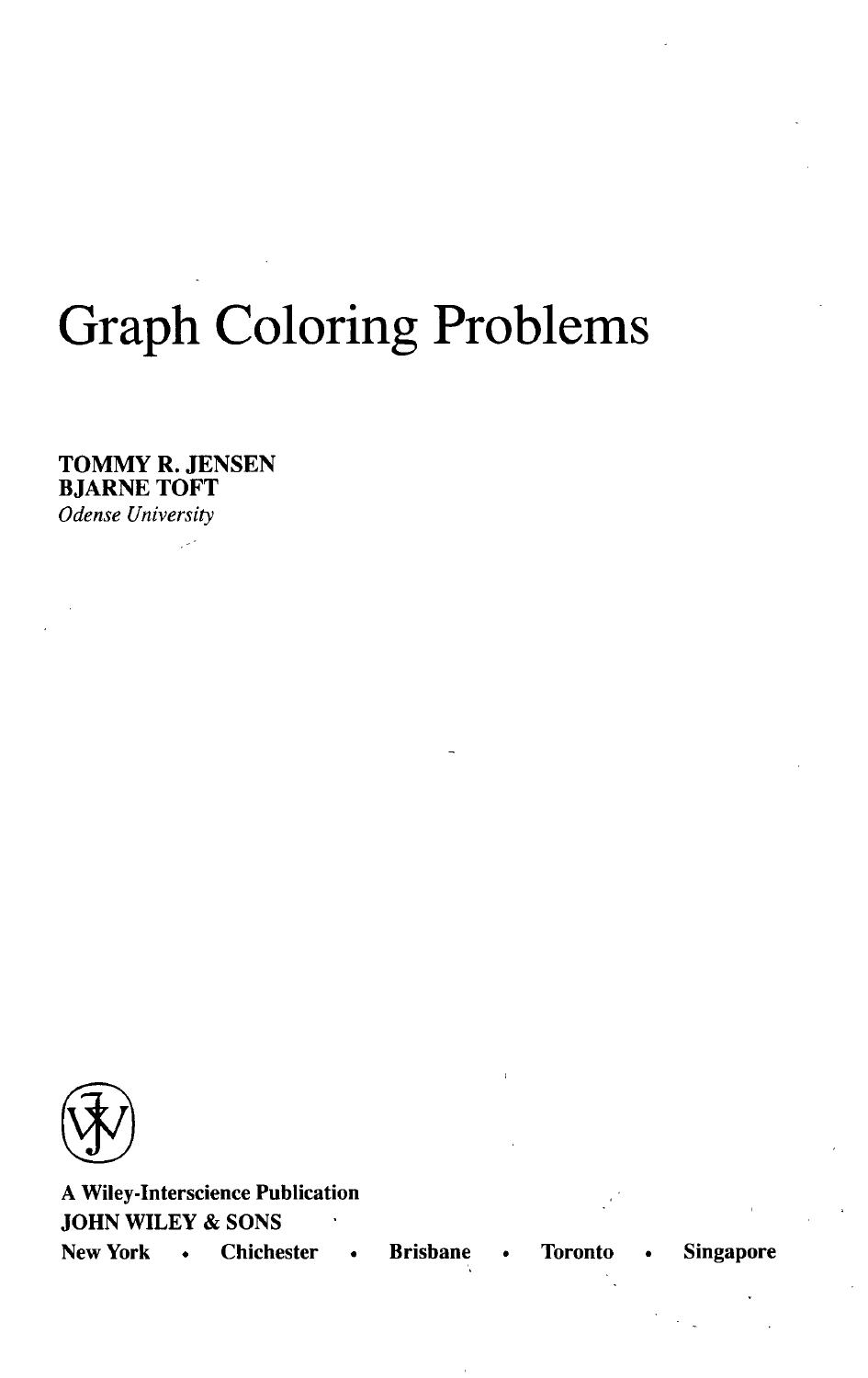## **Contents**

| <b>Preface</b> |      | XV                                            |                |
|----------------|------|-----------------------------------------------|----------------|
| 1              |      | <b>Introduction to Graph Coloring</b>         |                |
|                | 1.1  | <b>Basic Definitions</b>                      | $\mathbf{1}$   |
|                | 1.2  | Graphs on Surfaces                            | 3              |
|                | 1.3  | Vertex Degrees and Colorings                  | $\overline{7}$ |
|                | 1.4  | <b>Criticality and Complexity</b>             | 8              |
|                | 1.5  | Sparse Graphs and Random Graphs               | 12             |
|                | 1.6  | Perfect Graphs                                | 13             |
|                | 1.7  | Edge-Coloring                                 | 15             |
|                | 1.8  | Orientations and Integer Flows                | 17             |
|                | 1.9  | <b>List Coloring</b>                          | 18             |
|                | 1.10 | Generalized Graph Coloring                    | 21             |
|                | 1.11 | <b>Final Remarks</b>                          | 23             |
|                |      | Bibliography                                  | 23             |
| 2              |      | <b>Planar Graphs</b>                          | 31             |
|                | 2.1  | Four-Color Theorem                            | 31             |
|                | 2.2  | <b>Cartesian Sequences</b>                    | 35             |
|                | 2.3  | <b>Intersection Graphs of Planar Segments</b> | 36             |
|                | 2.4  | Ringel's Earth-Moon Problem                   | 36             |
|                | 2.5  | Ore and Plummer's Cyclic Chromatic Number     | 37             |
|                | 2.6  | Vertex Partitionings w.r.t. Coloring Number   | 38             |
|                | 2.7  | Vertex Partitionings w.r.t. Maximum Degree    | 40             |
|                | 2.8  | The Three-Color Problem                       | 41             |
|                | 2.9  | Steinberg's Three-Color Problem               | 42             |
|                | 2.10 | Grünbaum and Havel's Three-Color Problem      | 44             |
|                | 2.11 | Grötzsch and Sachs' Three-Color Problem       | 44             |
|                | 2.12 | <b>Barnette's Conjecture</b>                  | 45             |
|                | 2.13 | <b>List-Coloring Planar Graphs</b><br>$\cdot$ | 46             |
|                |      |                                               |                |

vii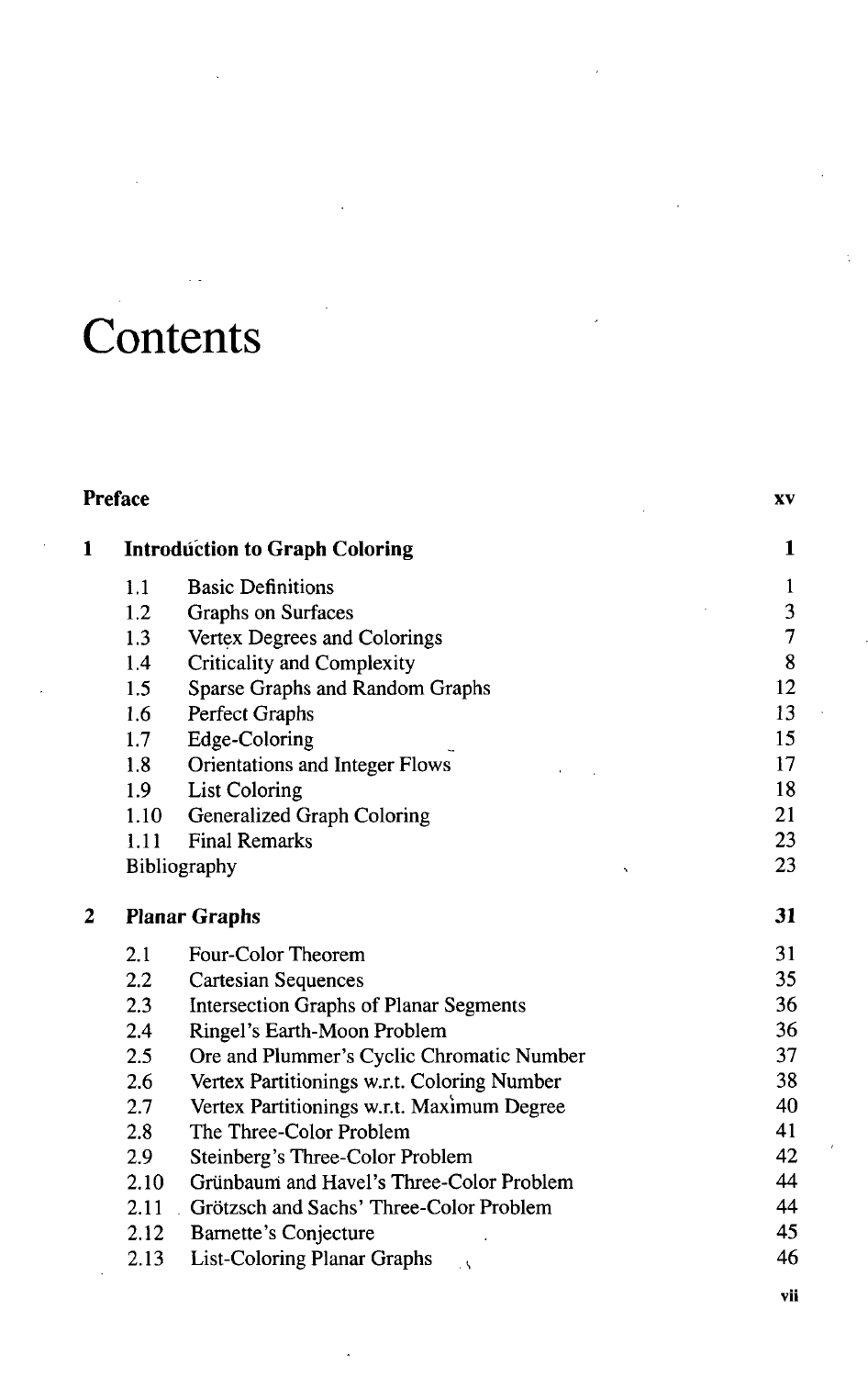ï

l,

|   | 2.14           | Kronk and Mitchem's Entire Chromatic Number                                   | 47 |
|---|----------------|-------------------------------------------------------------------------------|----|
|   | 2.15           | Nine-Color Conjecture                                                         | 48 |
|   | 2.16           | <b>Uniquely Colorable Graphs</b>                                              | 48 |
|   | 2.17           | Density of 4-Critical Planar Graphs                                           | 49 |
|   | 2.18           | <b>Square of Planar Graphs</b>                                                | 50 |
|   |                | Bibliography                                                                  | 51 |
| 3 |                | <b>Graphs on Higher Surfaces</b>                                              | 59 |
|   | 3.1            | Heawood's Empire Problem                                                      | 59 |
|   | 3.2            | Grünbaum's 3-Edge-Color Conjecture                                            | 61 |
|   | 3.3            | Albertson's Four-Color Problem                                                | 62 |
|   | 3.4            | <b>Improper Colorings</b>                                                     | 63 |
|   | 3.5            | Number of 6-Critical Graphs on a Surface                                      | 64 |
|   | 3.6            | Toroidal Polyhedra                                                            | 65 |
|   | 3.7            | Polynomial Coloring of Embedded Graphs                                        | 66 |
|   | 3.8            | Sparse Embedded Graphs                                                        | 66 |
|   | 3.9            | Ringel's 1-Chromatic Number                                                   | 67 |
|   | 3.10           | Borodin's Conjecture on Diagonal Coloring                                     | 69 |
|   | 3.11           | <b>Acyclic Colorings</b>                                                      | 69 |
|   | 3.12           | <b>Cochromatic Numbers</b>                                                    | 70 |
|   | 3.13           | Graphs on Pseudo-Surfaces                                                     | 70 |
|   |                | Bibliography                                                                  | 73 |
| 4 | <b>Degrees</b> |                                                                               | 77 |
|   | 4.1            | The Coloring Number                                                           | 77 |
|   |                |                                                                               |    |
|   | 4.2            | Coloring of Decomposable Graphs                                               | 79 |
|   | 4.3            | Color-Bound Families of Graphs                                                | 80 |
|   | 4.4            | <b>Edge-Disjoint Placements</b>                                               | 81 |
|   | 4.5            | Powers of Hamilton Cycles                                                     | 82 |
|   | 4.6            | Brooks' Theorem for Triangle-Free Graphs                                      | 83 |
|   | 4.7            | Graphs Without Large Complete Subgraphs                                       | 85 |
|   | 4.8            | $k$ -Chromatic Graphs of Maximum Degree $k$                                   | 85 |
|   | 4.9            | <b>Total Coloring</b>                                                         | 86 |
|   | 4.10           | <b>Equitable Coloring</b>                                                     | 89 |
|   | 4.11           | <b>Acyclic Coloring</b>                                                       | 89 |
|   | 4.12           | Melnikov's Valency-Variety Problem                                            | 90 |
|   | 4.13           | <b>Induced-Odd Degree Subgraphs</b>                                           | 90 |
|   | 4.14           | <b>Strong Chromatic Number</b>                                                | 91 |
|   |                | Bibliography                                                                  | 92 |
| 5 |                | <b>Critical Graphs</b>                                                        | 97 |
|   | 5.1            |                                                                               | 97 |
|   | 5.2            | Critical Graphs With Many Edges<br>Minimum Degree of 4- and 5-Critical Graphs | 98 |

 $\ddot{\phantom{0}}$ 

 $\overline{\phantom{a}}$ 

 $\overline{\phantom{a}}$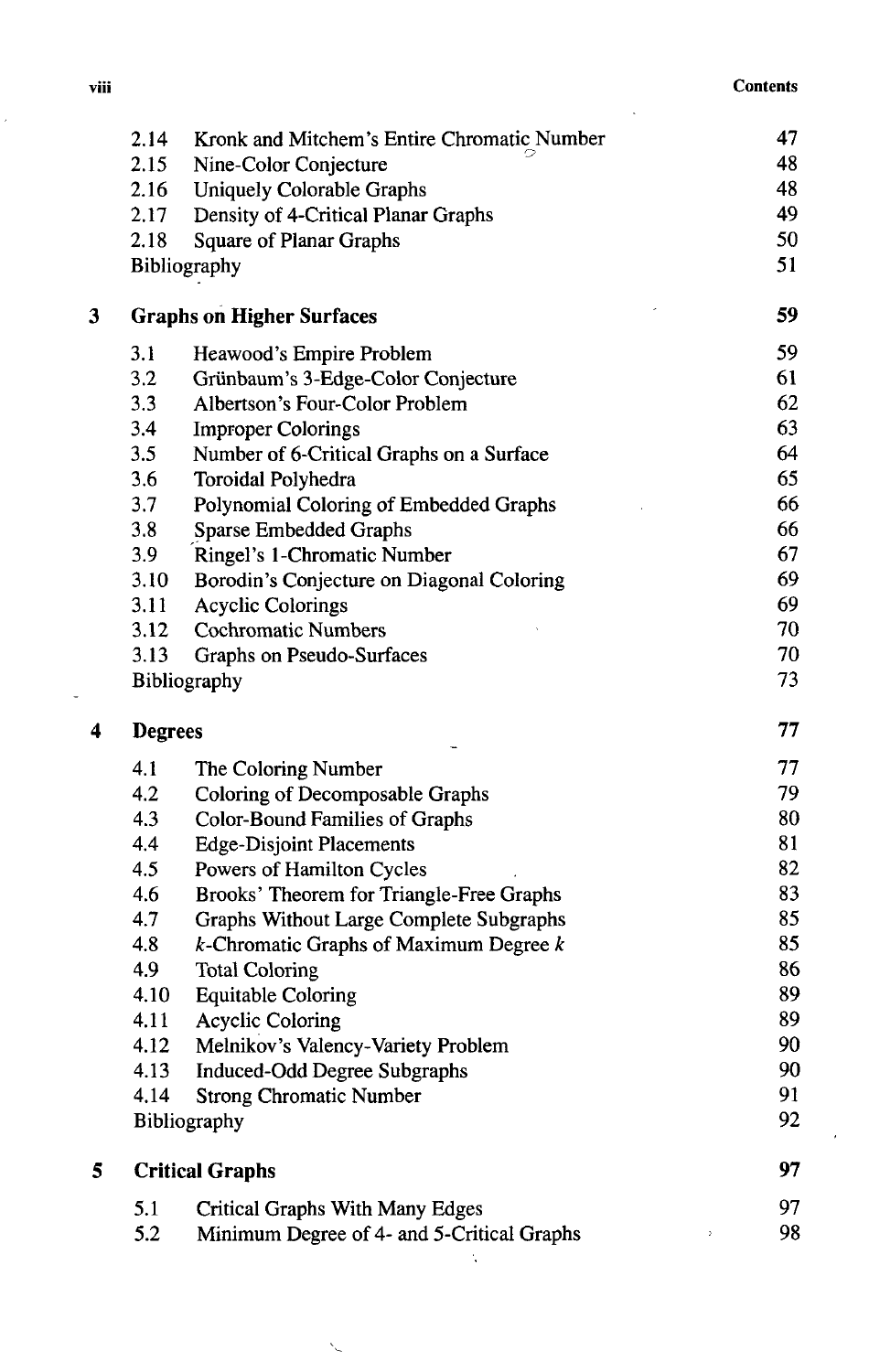$\bar{z}$ 

|   | 5.3  | <b>Critical Graphs With Few Edges</b>             | 99  |
|---|------|---------------------------------------------------|-----|
|   | 5.4  | 2<br><b>Four-Critical Amenable Graphs</b>         | 101 |
|   | 5.5  | Four-Critical Degree 5 Problem                    | 101 |
|   | 5.6  | Large Critical Subgraphs of Critical Graphs       | 102 |
|   | 5.7  | Critical Subgraph Covering a 2-Path               | 102 |
|   | 5.8  | Noninduced Critical Subgraphs                     | 103 |
|   | 5.9  | Number of Critical Subgraphs                      | 103 |
|   | 5.10 | <b>Subgraphs of Critical Graphs</b>               | 104 |
|   | 5.11 | Minimal Circumference of Critical Graphs          | 104 |
|   | 5.12 | The Erdös-Lovász Tihany Problem                   | 104 |
|   | 5.13 | Partial Joins of Critical Graphs                  | 105 |
|   | 5.14 | Vertex-Critical Graphs Without Critical Edges     | 105 |
|   |      | Bibliography                                      | 106 |
| 6 |      | The Conjectures of Hadwiger and Hajós             | 109 |
|   | 6.1  | Hadwiger's Conjecture                             | 109 |
|   | 6.2  | Hajós' Conjecture                                 | 111 |
|   | 6.3  | The $(m, n)$ - and $[m, n]$ -Conjectures          | 112 |
|   | 6.4  | Hadwiger Degree of a Graph                        | 114 |
|   | 6.5  | Graphs Without Odd- $K_5$                         | 115 |
|   | 6.6  | Scheme Conjecture                                 | 115 |
|   | 6.7  | <b>Chromatic 4-Schemes</b>                        | 116 |
|   | 6.8  | Odd Subdivisions of $K_4$                         | 116 |
|   | 6.9  | Nonseparating Odd Cycles in 4-Critical Graphs     | 117 |
|   | 6.10 | Minimal Edge Cuts in Contraction-Critical Graphs  | 117 |
|   | 6.11 | Kostochka's Conjecture on Hadwiger Number         | 117 |
|   |      | Bibliography                                      | 119 |
| 7 |      | <b>Sparse Graphs</b>                              | 122 |
|   | 7.1  | <b>Blanche Descartes' Triangle-Free Graphs</b>    | 122 |
|   | 7.2  | Grünbaum's Girth Problem                          | 123 |
|   | 7.3  | Smallest Triangle-Free k-Chromatic Graphs         | 123 |
|   | 7.4  | Large Bipartite Subgraphs of Triangle-Free Graphs | 126 |
|   | 7.5  | Sparse Subgraphs                                  | 126 |
|   | 7.6  | Number of Odd Cycle Lengths                       | 127 |
|   | 7.7  | Maximum Girth of k-Chromatic Graphs               | 127 |
|   | 7.8  | Maximum Ratio $\chi/\omega$                       | 128 |
|   | 7.9  | Chromatic Number of Sparse Random Graphs          | 128 |
|   |      | <b>Bibliography</b>                               | 129 |
| 8 |      | <b>Perfect Graphs</b>                             | 131 |
|   | 8.1  | <b>Strong Perfect Graph Conjecture</b>            | 131 |
|   | 8.2  | Markosyan's Perfect Graph Problems                | 132 |
|   |      |                                                   |     |

 $\bar{I}$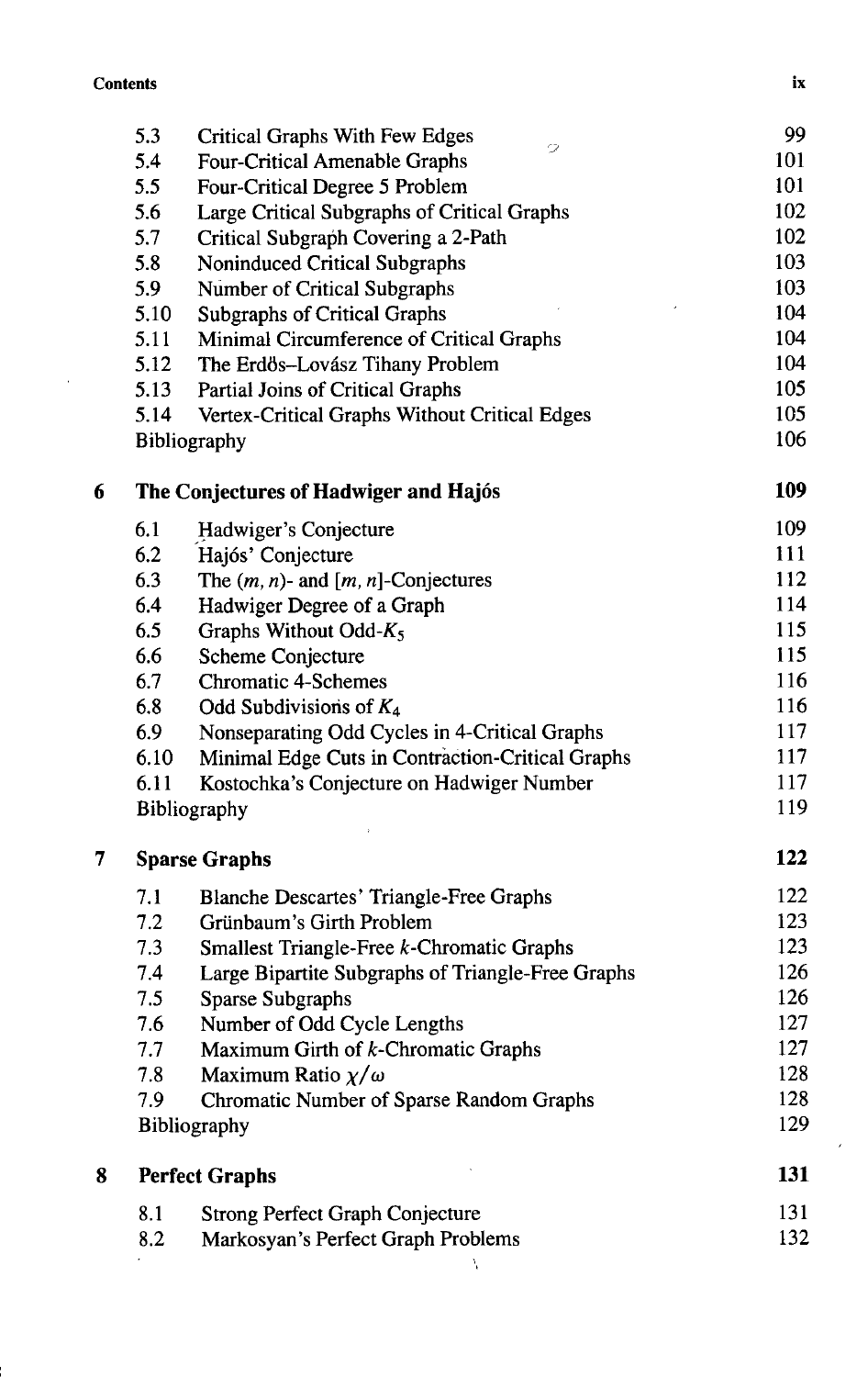## x Contents and the contents of the contents of the contents of the contents of the contents of the contents of the contents of the contents of the contents of the contents of the contents of the contents of the contents of

ï

ï

Ŷ,

|    | 8.3                                       | <b>Bold Conjecture</b>                        | 133 |
|----|-------------------------------------------|-----------------------------------------------|-----|
|    | 8.4                                       | Raspail (Short-Chorded) Graphs                | 134 |
|    | 8.5                                       | "Semistrong" Perfect Graph Conjecture         | 134 |
|    | 8.6                                       | Hoàng's Conjecture on 2-Coloring Edges        | 135 |
|    | 8.7                                       | Neighborhood Perfect Graphs                   | 135 |
|    | 8.8                                       | <b>Monsters</b>                               | 136 |
|    | 8.9                                       | Square-Free Berge Graphs                      | 137 |
|    | 8.10                                      | Weakened Strong Perfect Graph Conjecture      | 138 |
|    | 8.11                                      | Gyárfás' Forbidden Subgraph Conjecture        | 139 |
|    | 8.12                                      | Quasiperfect Graphs                           | 140 |
|    | 8.13                                      | Perfect Graph Recognition                     | 141 |
|    | 8.14                                      | t-Perfect Graphs                              | 144 |
|    |                                           | Bibliography                                  | 145 |
| 9  | <b>Geometric and Combinatorial Graphs</b> |                                               | 150 |
|    | 9.1                                       | Hadwiger-Nelson Problem                       | 150 |
|    | 9.2                                       | Ringel's Circle Problem                       | 152 |
|    | 9.3                                       | Sachs' Unit-Sphere Problem                    | 153 |
|    | 9.4                                       | <b>Sphere Colorings</b>                       | 153 |
|    | 9.5                                       | <b>Graphs of Large Distances</b>              | 154 |
|    | 9.6                                       | Prime Distance Graphs                         | 155 |
|    | 9.7                                       | Cube-Like Graphs                              | 156 |
|    | 9.8                                       | Odd Graph Conjecture                          | 158 |
|    | 9.9                                       | Chord Intersection Graphs                     | 158 |
|    | 9.10                                      | Gyárfás and Lehel's Triangle-Free L-Graphs    | 159 |
|    | 9.11                                      | Erdős-Faber-Lovász Problem                    | 160 |
|    | 9.12                                      | Alon-Saks-Seymour Problem                     | 161 |
|    | 9.13                                      | <b>General Kneser Graphs</b>                  | 161 |
|    | 9.14                                      | Question of Gallai Related to Sperner's Lemma | 162 |
|    |                                           | Bibliography                                  | 163 |
| 10 |                                           | <b>Algorithms</b>                             | 168 |
|    | 10.1                                      | Polynomial Graph Coloring                     | 168 |
|    | 10.2                                      | Polynomial Approximation                      | 169 |
|    | 10.3                                      | Even Chromatic Graphs                         | 169 |
|    | 10.4                                      | Grundy Number                                 | 170 |
|    | 10.5                                      | Achromatic Number of a Tree                   | 171 |
|    | 10.6                                      | On-Line Coloring                              | 172 |
|    | 10.7                                      | <b>Edge-Coloring Multigraphs</b>              | 174 |
|    | 10.8                                      | Complexity of Directed-Graph Coloring         | 175 |
|    | 10.9                                      | Precedence Constrained 3-Processor Scheduling | 176 |
|    |                                           | Bibliography                                  | 177 |

 $\dot{\bar{\zeta}}$ 

 $\bar{z}$ 

 $\ddot{\phantom{a}}$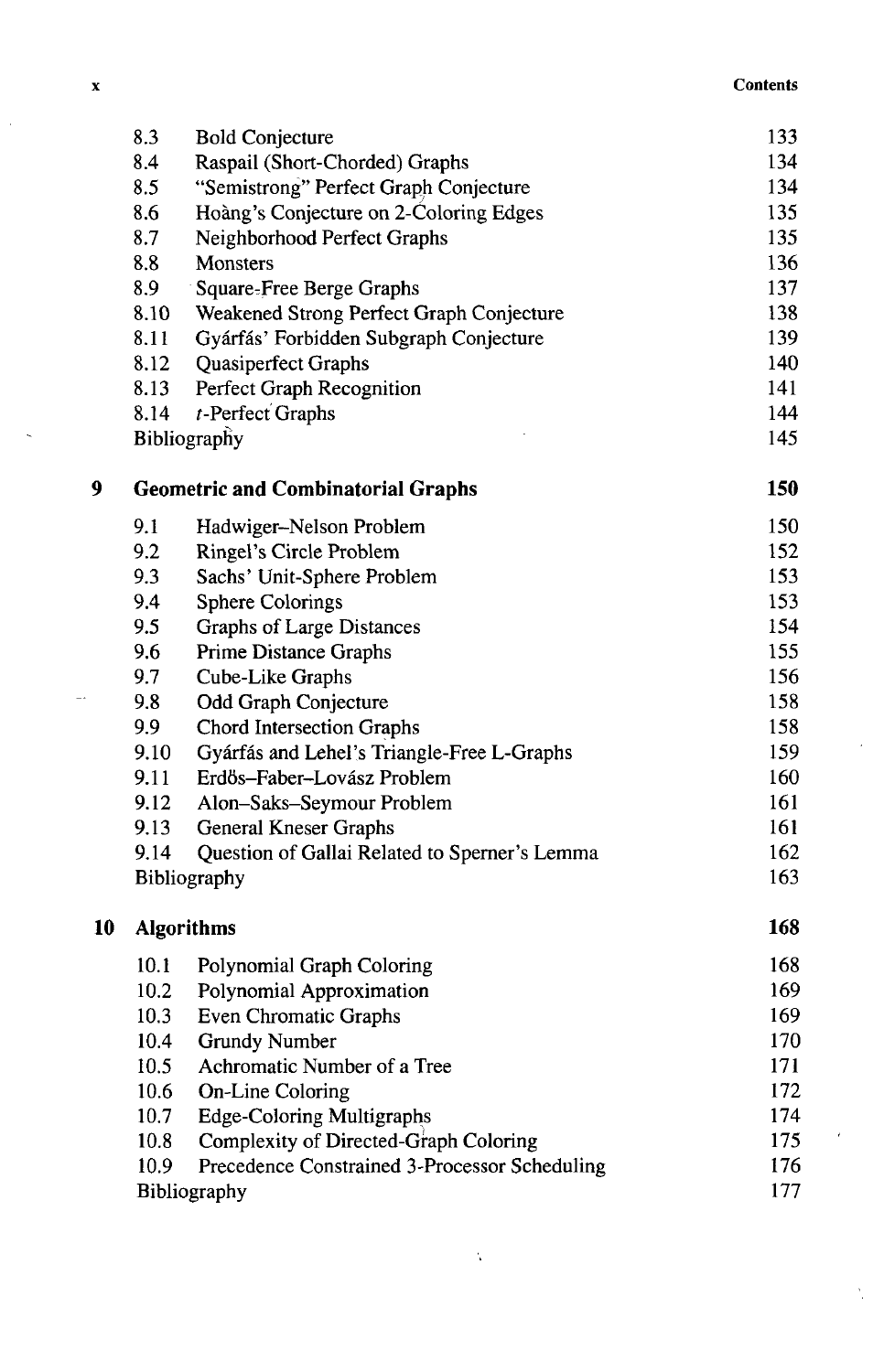| Xİ |
|----|
|    |

 $\lambda$ 

| 11 |                        | <b>Constructions</b>                                | 180 |
|----|------------------------|-----------------------------------------------------|-----|
|    | 11.1                   | <b>Direct Product</b>                               | 180 |
|    | 11.2                   | <b>Wreath Product</b><br>9                          | 181 |
|    | 11.3                   | A Very Strong Product                               | 182 |
|    | 11.4                   | Gallai's Problem on Dirac's Construction            | 183 |
|    | 11.5<br>$\sim 10^{-1}$ | Hajós Versus Ore                                    | 183 |
|    | 11.6                   | Length of Hajós Proofs                              | 184 |
|    | 11.7                   | Hajós Constructions of Critical Graphs              | 185 |
|    | 11.8                   | Construction of Hajós Generalized by Dirac          | 185 |
|    | 11.9                   | Four-Chromaticity in Terms of 3-Colorability        | 186 |
|    | Bibliography           |                                                     | 187 |
| 12 |                        | <b>Edge Colorings</b>                               | 190 |
|    | 12.1                   | Goldberg's Conjecture                               | 190 |
|    | 12.2                   | Jakobsen's Conjecture                               | 191 |
|    | $12.3 -$               | Seymour's r-Multigraph Conjecture                   | 192 |
|    | 12.4                   | Weak Critical Graph Conjecture                      | 192 |
|    | 12.5                   | Critical Multigraph Conjecture                      | 193 |
|    | 12.6                   | Vizing's 2-Factor Conjecture                        | 193 |
|    | 12.7                   | Vizing's Planar Graph Conjecture                    | 193 |
|    | 12.8                   | Minimal Number of Edges in $\chi'$ -Critical Graphs | 194 |
|    | 12.9                   | Independent Sets in $\chi'$ -Critical Graphs        | 194 |
|    | 12.10                  | Hilton's Overfull Subgraph Conjecture               | 195 |
|    | 12.11                  | The $\Delta$ -Subgraph Conjecture                   | 195 |
|    | 12.12                  | Regular Graphs of High Degree                       | 196 |
|    | 12.13                  | Berge and Fulkerson's Conjecture                    | 197 |
|    | 12.14                  | Petersen Coloring                                   | 197 |
|    | 12.15                  | Tutte's Conjecture on 3-Edge Colorings              | 198 |
|    | 12.16                  | Grötzsch and Seymour's Conjecture                   | 199 |
|    | 12.17                  | Cycle-Decomposable 4-Regular Plane Multigraphs      | 200 |
|    | 12.18                  | Seymour's Planar 4-Multigraph Conjecture            | 200 |
|    | 12.19                  | Uniquely 3-Edge-Colorable Planar Graphs             | 200 |
|    | 12.20                  | List-Edge-Chromatic Numbers                         | 201 |
|    | 12.21                  | <b>Strong Chromatic Index</b>                       | 202 |
|    | 12.22                  | Vizing's Interchange Problem                        | 203 |
|    | 12.23                  | <b>Scheduling Without Waiting Periods</b>           | 203 |
|    | Bibliography           |                                                     | 205 |
| 13 |                        | <b>Orientations and Flows</b>                       | 209 |
|    | 13.1                   | Tutte's 5-Flow Conjecture                           | 209 |
|    | 13.2                   | Tutte's 4-Flow Conjecture                           | 210 |
|    | 13.3                   | Ť.<br>Tutte's 3-Flow Conjecture                     | 212 |
|    | 13.4                   | Bouchet's 6-Flow Conjecture                         | 213 |

Ç

 $\overline{a}$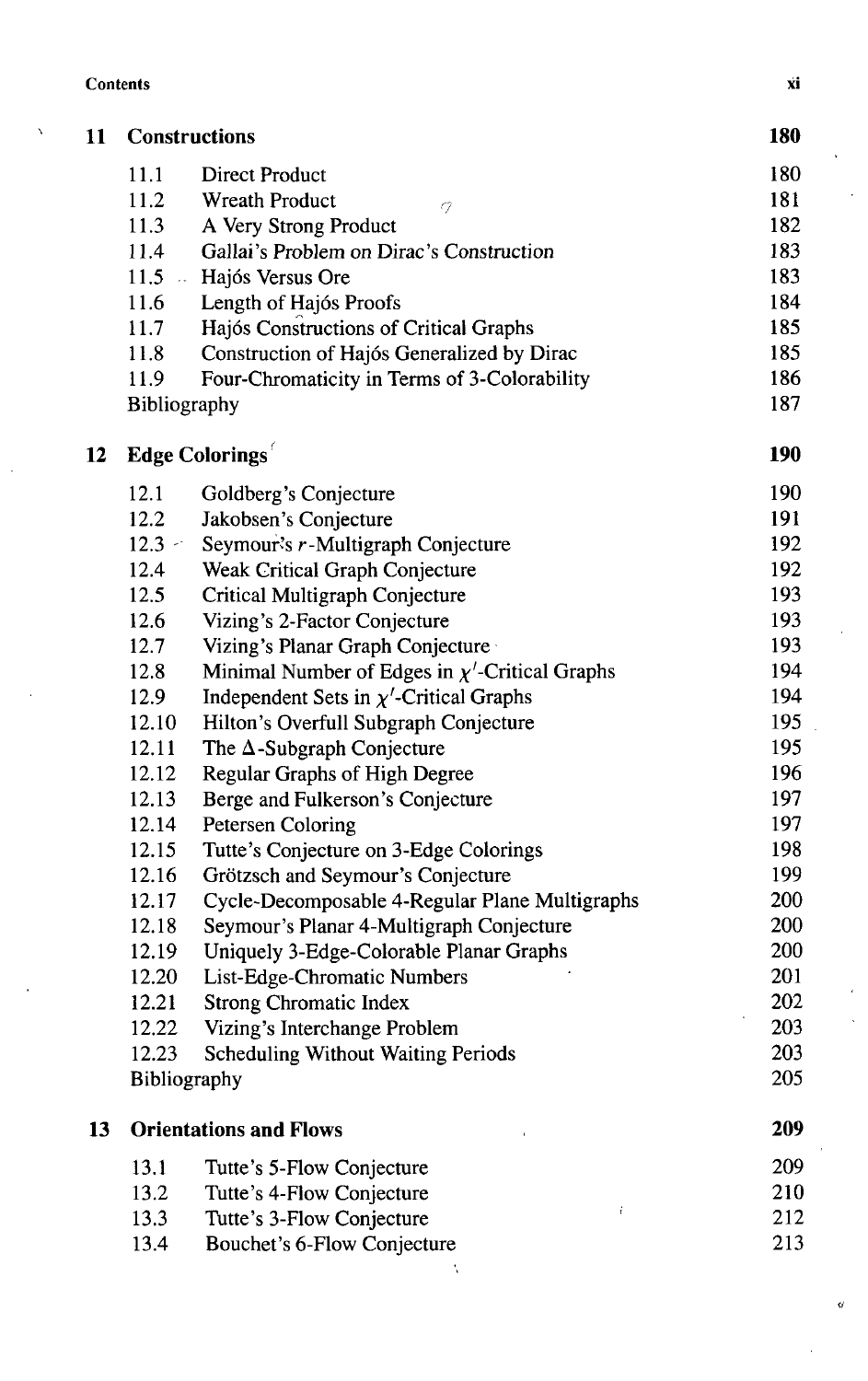| xii | <b>Contents</b> |
|-----|-----------------|
|     |                 |

|    | 13.5         | Jaeger's Circular Flow Conjecture                | 213 |
|----|--------------|--------------------------------------------------|-----|
|    | 13.6         | Berge's Strong Path Partition Conjecture         | 214 |
|    | 13.7         | Berge's Directed Path-Conjecture                 | 214 |
|    | 13.8         | Minimal Orientations of Critical Graphs          | 215 |
|    | 13.9         | Alon-Tarsi Orientations and Chromatic Number     | 216 |
|    | Bibliography | Ú                                                | 218 |
| 14 |              | <b>Chromatic Polynomials</b>                     | 220 |
|    | 14.1         | <b>Coefficients of Chromatic Polynomials</b>     | 220 |
|    | 14.2         | <b>Characterization of Chromatic Polynomials</b> | 221 |
|    | 14.3         | <b>Chromatic Uniqueness</b>                      | 221 |
|    | 14.4         | Chromatic Equivalence                            | 223 |
|    | 14.5         | Zeros of Chromatic Polynomials                   | 225 |
|    | 14.6         | Beraha Conjecture                                | 226 |
|    | 14.7         | <b>Chessboard Problem</b>                        | 226 |
|    | 14.8         | Coefficients for Hypergraphs                     | 227 |
|    | Bibliography |                                                  | 227 |
| 15 |              | <b>Hypergraphs</b>                               | 231 |
|    | 15.1         | Erdős' Property B                                | 231 |
|    | 15.2         | Property $B(s)$                                  | 232 |
|    | 15.3         | <b>Finite Projective Planes</b>                  | 233 |
|    | 15.4         | <b>Steiner Triple Systems</b>                    | 234 |
|    | 15.5         | Steiner Quadruple Systems.                       | 235 |
|    | 15.6         | Minimum-Weight 3-Chromatic Hypergraphs           | 235 |
|    | 15.7         | <b>Positional Games</b>                          | 236 |
|    | 15.8         | Tic-Tac-Toe                                      | 237 |
|    | 15.9         | Square Hypergraphs                               | 239 |
|    | 15.10        | Size of 3-Chromatic Uniform Cliques              | 241 |
|    | 15.11        | Monochromatic Sum-Sets                           | 241 |
|    | 15.12        | <b>Arithmetic Progressions</b>                   | 242 |
|    | 15.13        | Unprovability                                    | 243 |
|    | 15.14        | The Direct Product of Hypergraphs                | 244 |
|    | 15.15        | Maximal Complete Subgraphs in Perfect Graphs     | 244 |
|    | 15.16        | Coloring Triangulable Manifolds                  | 245 |
|    | 15.17        | Berge's Conjecture on Edge-Coloring              | 246 |
|    |              | Bibliography                                     | 247 |
| 16 |              | <b>Infinite Chromatic Graphs</b>                 | 251 |
|    | 16.1         | Sparse Subgraphs of High Chromatic Number        | 251 |
|    | 16.2         | <b>Infinite Chromatic Subgraphs</b>              | 252 |
|    | 16.3         | <b>Almost Bipartite Subgraphs</b>                | 252 |
|    | 16.4         | Large Finite n-Chromatic Subgraphs               | 253 |
|    |              |                                                  |     |